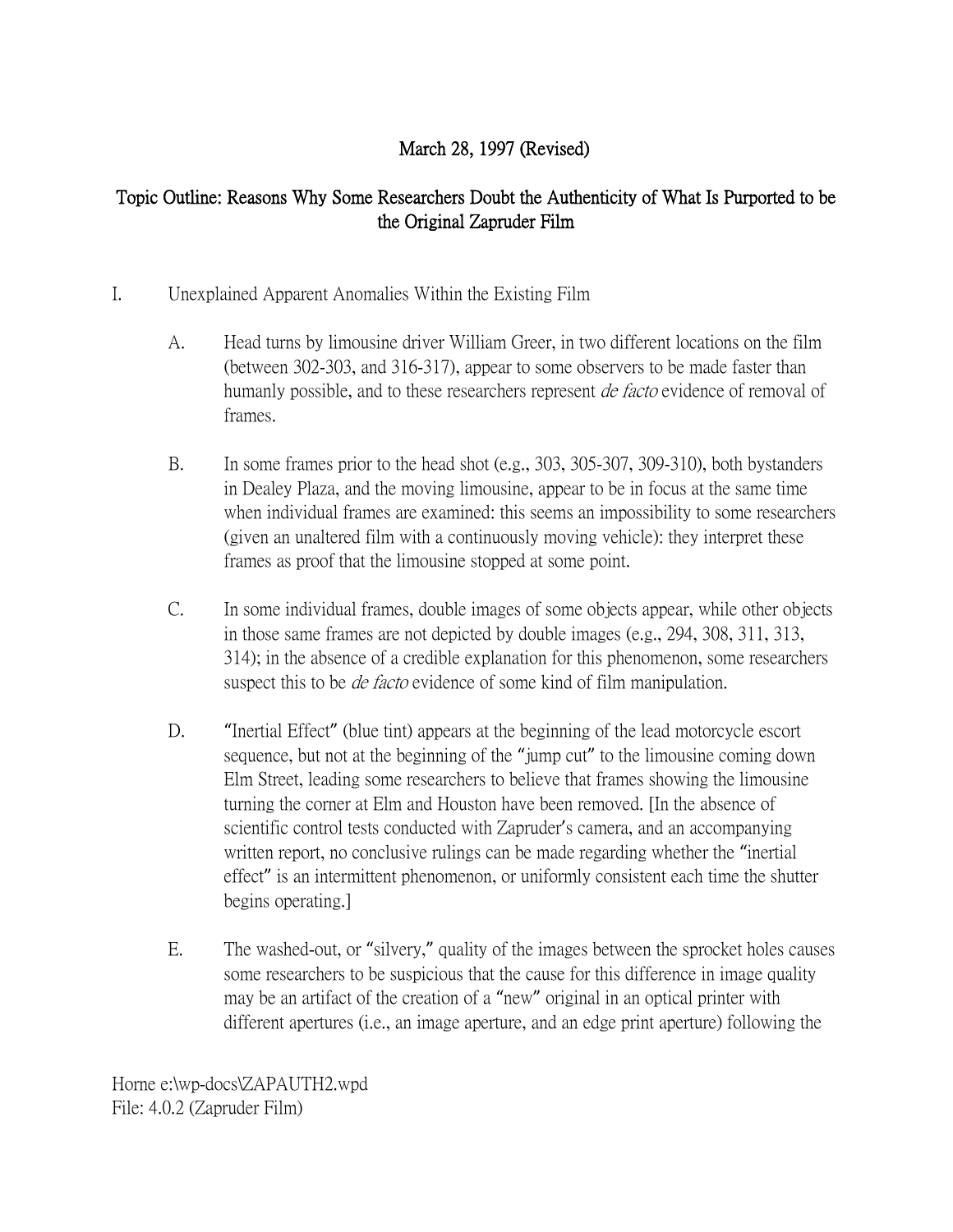implementation of sophisticated special effects (e.g., removal of frames, alteration of wounds in images, etc.). [In the absence of scientific control tests conducted with Zapruder's camera, and an accompanying written report, Kodak's informally expressed opinion that the differing quality of the images between the perforations is likely caused by "vignetting," "claw flare," and "development turbidity" will remain nothing but an unsubstantiated expert opinion.]

- F. The perforated I.D. number "0183," punched in the processed film and carrier strip by Kodak in Dallas, is missing from the purported original in the National Archives.
- G. The "home movie" portion of Zapruder's film (approximately 32 feet of domestic movies showing a child, an infant, and a woman using the telephone) is not present in the Archives with the original film. Its absence means that the quality of the images between the sprocket holes on the home movie cannot be compared with the images between the sprocket holes on the purported original; this may cause suspicion among some researchers.
- H. The President's head moves forward quite rapidly for one frame between frame 312 and 313 (at about 69 feet per second), and then rapidly backwards between frames 313-319 (at about 94 feet per second). This rapid change in direction and velocity has caused some researchers to wonder whether filmed evidence of two separate head shots, separated by an interval of time, may have been removed from the film to make it appear as if there was only one shot to the head; they posit that the brief evidence of forward motion between frames 312 and 313 is evidence of a mistake (i.e., the inadvertent retention of one frame of forward movement) by those who may have altered the film.
- II. Circumstantial Evidence of Possible Frame Removal in Warren Commission Documents
	- A. Reportedly, CE 585 (survey plat map of Dealey Plaza) lists distance from 6th floor window of TSBD to the rear of the limousine at the head shot as 294 feet.
	- B. Reportedly, CD 298 (FBI Memorandum to the Warren Commission dated January 20, 1964) lists the distance from the 6th floor window of the TSBD to the impact point on the President as 307 feet; this appears reasonably consistent with subpara A above.

Horne e:\wp-docs\ZAPAUTH2.wpd File: 4.0.2 (Zapruder Film)